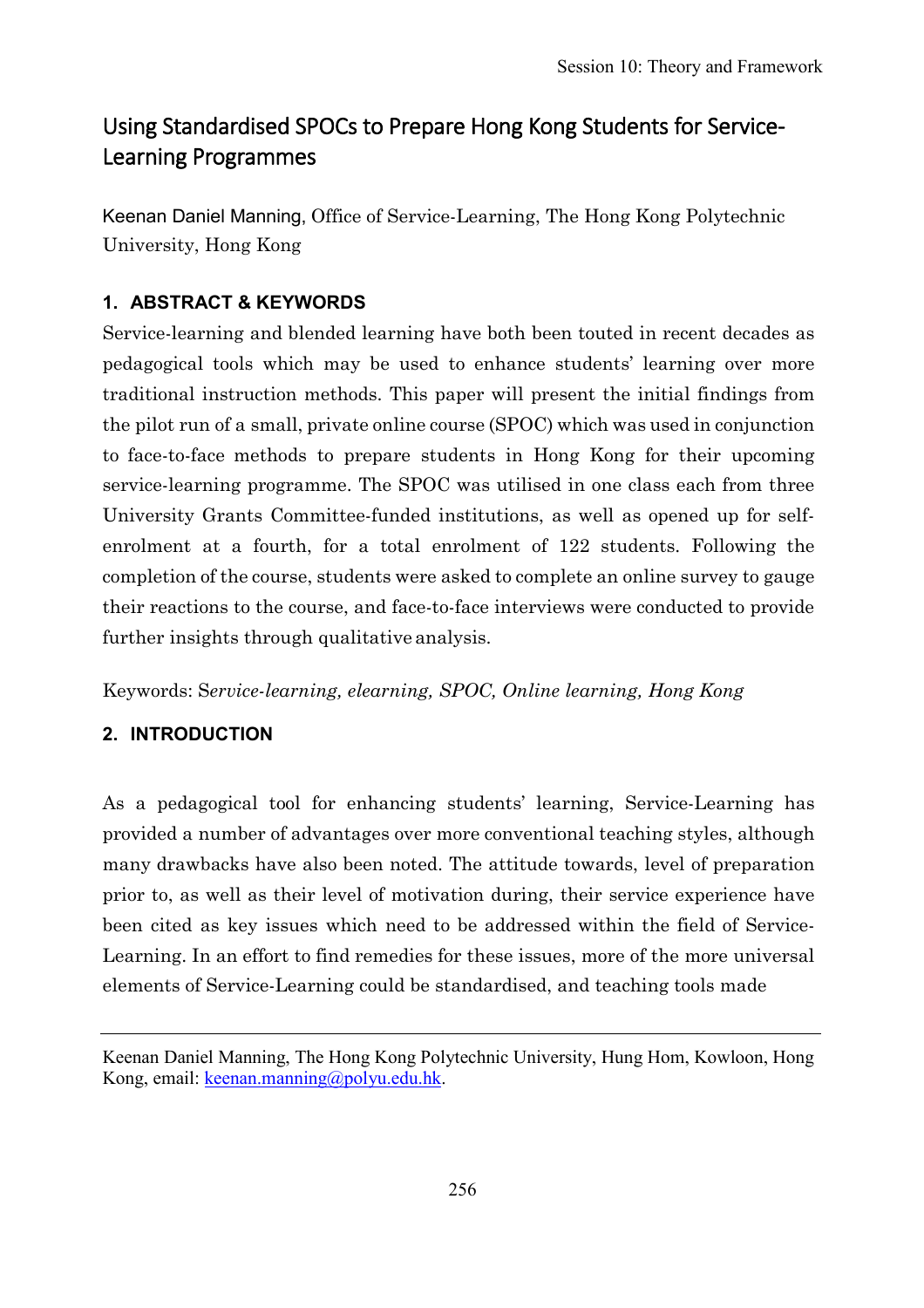available, through which students could engage with the material and their peers to come to a clearer understanding of the purpose, advantages, and methods of Service-Learning as it pertains to them. One method to achieve this could be through the incorporation of online-learning materials, integrated into a blended learning environment.

This paper aims to share the findings from a pilot iteration of a Small Private Online Course (SPOC) as a possible tool for addressing this issue by examining the self-reported outcomes from students from a number of prestigious higher education institutions (HEIs) in Hong Kong. As noted by some scholars, there is a shortage of literature relating Service- Learning to an online context (Helms, Rutti, Hervani, LaBonte, & Sarkarat, 2015). As such, it is hoped that this paper may provide some insight into the effectiveness of such a programme, and contribute to the understanding of the effectiveness of eLearning initiatives, particularly as they pertain to an East Asian context.

#### **3. THEORETICAL FRAMEWORK / LITERATURE REVIEW**

Previous research has demonstrated that students are often unclear, or unmotivated, when it comes to engaging in Service-Learning programmes; they are often perceived as irrelevant, or as a hurdle to be overcome (Jones, Segar, & Gasiorski, 2008). It has been theorised that this may be a result of unclear messages from institutions and staff as to the benefits of Service-Learning for the learners themselves, and the intended outcomes of such a programme (Averett & Arnd-Caddigan, 2014).

Research has also indicated that educators themselves are occasionally wary of Service- Learning as it is perceived to require a significant investment of time, to be difficult to coordinate logistically, and problematic to design effectively (Maddrell, 2014). One of the oft-cited issues in Service-Learning programmes is the level of preparedness of students in terms of their knowledge, skills, and competencies (Ferrari & Worrall, 2000). It has been suggested that technology may provide some methods for enhancing Service- Learning by providing students with a wider community and more avenues for communication (Sun & Yang, 2015).

Several scholars have noted that there is a significant gap in the literature regarding the use of technology in delivering Service-Learning within a modern context (Bossaller, 2016; Mcwhorter, Delello, & Roberts, 2016). Bourelle (2014, p. 249) notes that Service-Learning, if it is to be adapted for an online environment,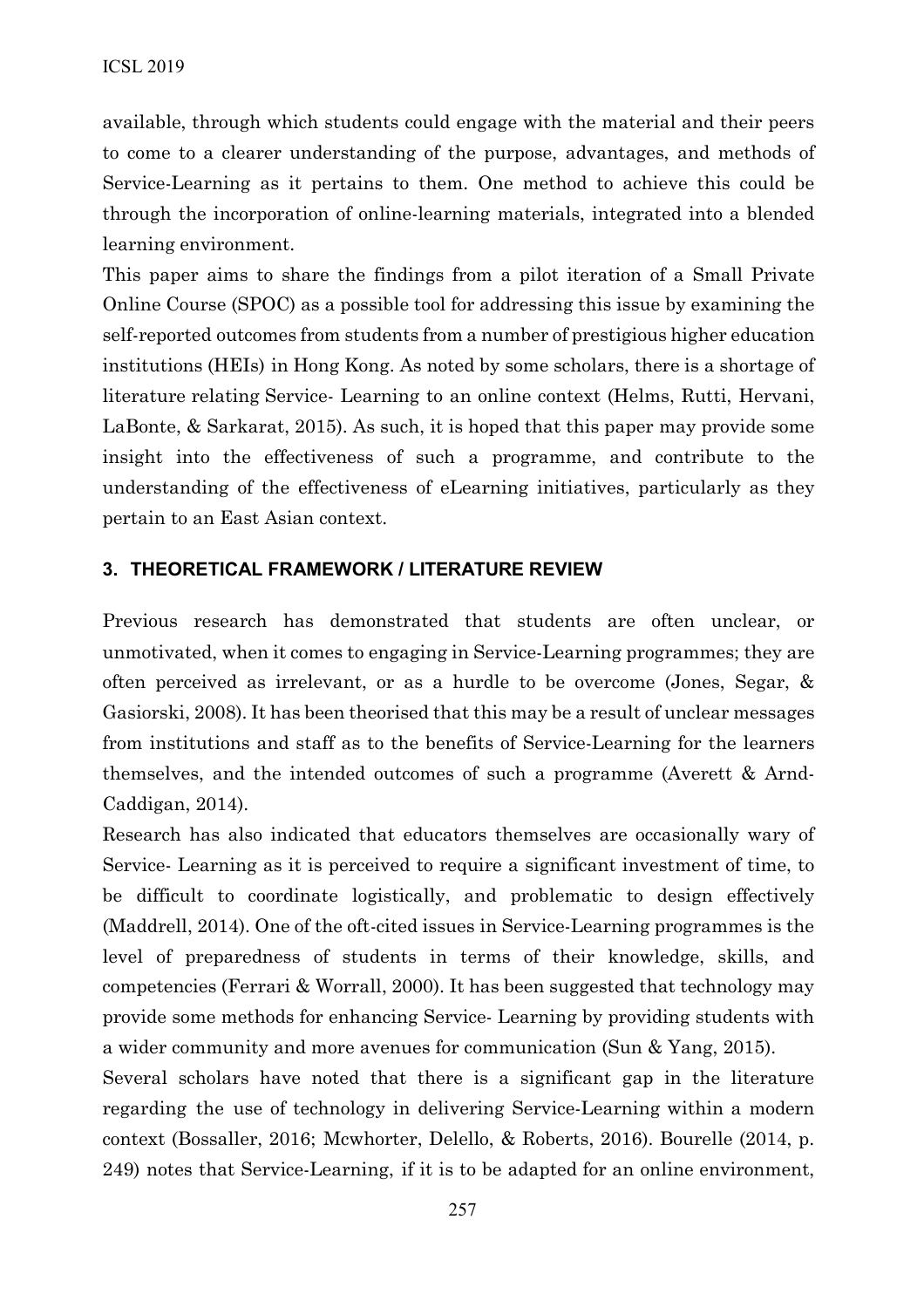must be "student-centred", "promote active participation", whilst online learners must be "self-regulated learners who explore, reflect, and interact with others". Learning is most effective when there is an active process of engagement between the learners and the material being presented (Maddrell, 2014), and some research has shown a positive impact on students' learning from engaging in blended learning courses where there are opportunities for active engagement (Bell & Federman, 2013).

#### **4. METHODS/ANALYSIS**

#### *Phase I - Development of the eLearning materials*

As part of a University Grants Committee (UGC) funded project on Service-Learning, a course was created which contained instructional information, practice materials, further resources, discussion fora, and peer-assessment tasks aimed to develop students' understanding of Service-Learning. This course was intended to be used as supplementary material as part of students' preparation for a Service-Learning programme, and was designed in such a way that it could be used by various HEIs involved in the project. The course covered the following 4 areas:

- What Service-Learning is
- The benefits of Service-Learning
- Responsibilities, Attitudes, and Ethics in Service-Learning
- Reflecting on Service-Learning

The course was developed using the KEEP platform, which is based upon the Open edX architecture and hosted by the Chinese University of Hong Kong.

#### *Phase II - Piloting of the course*

Students from Service-Learning programmes at 4 UGC-funded universities in Hong Kong were invited to participate in the pilot run of the course as a supplement to their preparatory studies. The pilot run expects to attract between 50 and 120 students in total.

#### *Phase III - Gathering of students' feedback*

Analysis will be done through the 'end of course survey', which is presented to all students upon completion of the SPOC. This is to be supplemented with focus groups to gain more in-depth insights into the attitudes, reactions, and insights of the students regarding the success of the SPOC.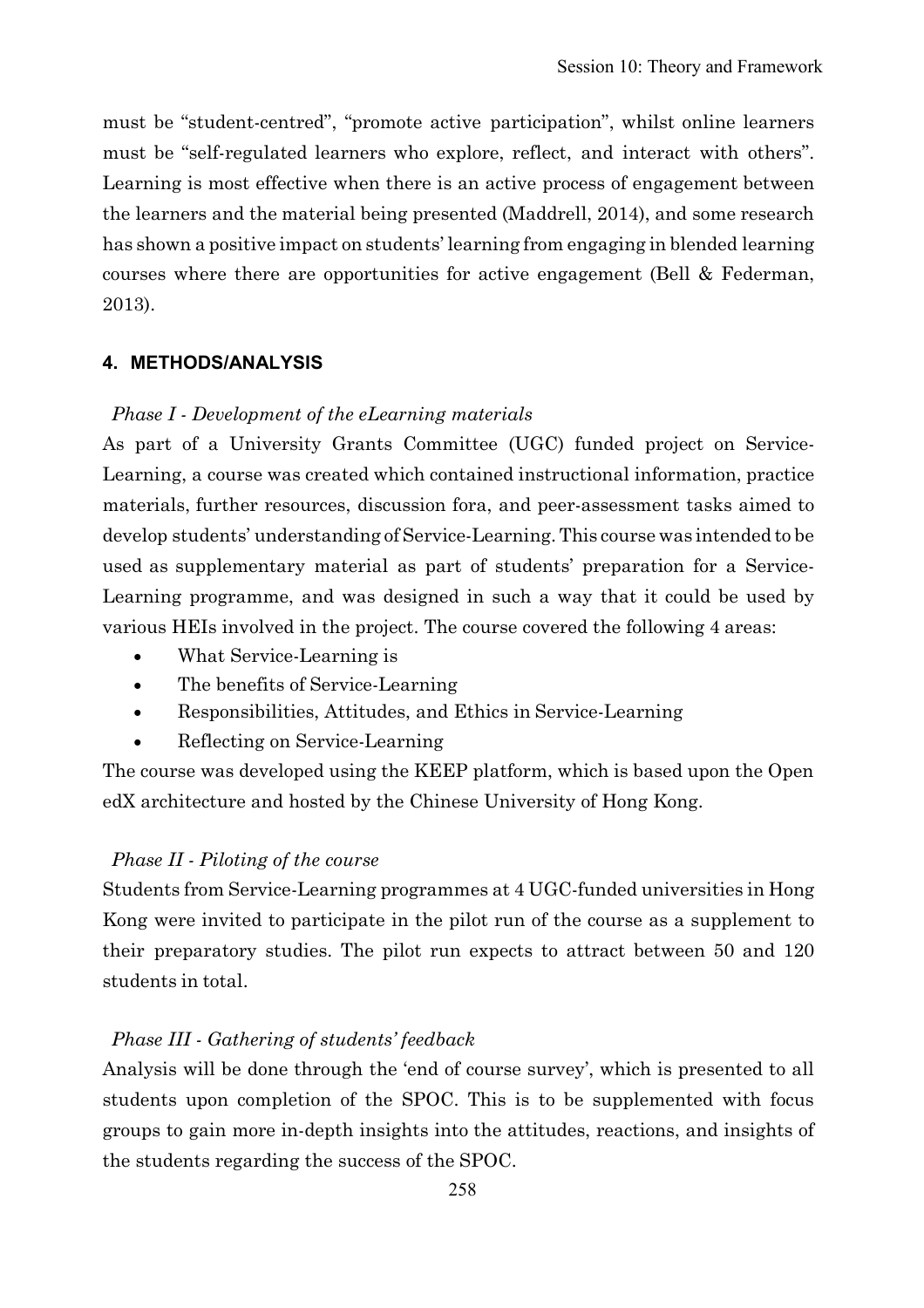### **5. RESULTS, DISCUSSION, AND CONCLUSION**

Results and discussion section pending the results of the pilot run of the SPOC course.

### **ACKNOWLEDGEMENTS**

This research was done as part of a multi-institutional University Grants Committee- funded project on teaching and learning development. The author would like to recognise the assistance of the UGC, the partner institutions, and the lead investigators: Dr Grace NGAI, and Professor Daniel Tan-lei SHEK.

## **REFERENCES**

- Averett, P. E., & Arnd-Caddigan, M. (2014). Preparing BSW Students for Service-Learning: Enhancing Epistemological Reflection. *Journal of Teaching in Social Work*, *34*(3), 316–331. https://doi.org/10.1080/08841233.2014.907222
- Bell, B. S., & Federman, J. E. (2013). E-Learning in Postsecondary Education. *The Future of Children*, *23*(1), 165–185. https://doi.org/10.2307/23409493
- Bossaller, J. S. (2016). Service learning as innovative pedagogy in online learning. *Education for Information*, *32*(1), 35–53. https://doi.org/10.3233/EFI-150962
- Bourelle, T. (2014). Adapting Service-Learning into the Online Technical Communication Classroom: A Framework and Model. *Technical Communication Quarterly*, *23*(4), 247–264. https://doi.org/10.1080/10572252.2014.941782
- Ferrari, J. R., & Worrall, L. (2000). Assessments by Community Agencies: How " the Other Side " Sees Service-Learning. *Michigan Journal of Community Service Learning*, *7*(1), 35–40.
- Helms, M. M., Rutti, R. M., Hervani, A. A., LaBonte, J., & Sarkarat, S. (2015). Implementing andEvaluating Online Service Learning Projects. *Journal of Education for Business*, *90*(7), 369– 378. https://doi.org/10.1080/08832323.2015.1074150
- Jones, S. R., Segar, T. C., & Gasiorski, A. L. (2008). "A Double-Edged Sword": College Student Perceptions of Required High School Service-Learning. *Michigan Journal of Community Service Learning*, *15*(1), 5–17. Retrieved from

http://proxyau.wrlc.org/login?url[=http://search.proquest.com/docview/61873467](http://search.proquest.com/docview/61873467?accountid=8) [?accountid=8](http://search.proquest.com/docview/61873467?accountid=8) 285

Maddrell, J. (2014). Service-learning instructional design considerations. *Journal of Computing in Higher Education*, *26*(3), 213–226.